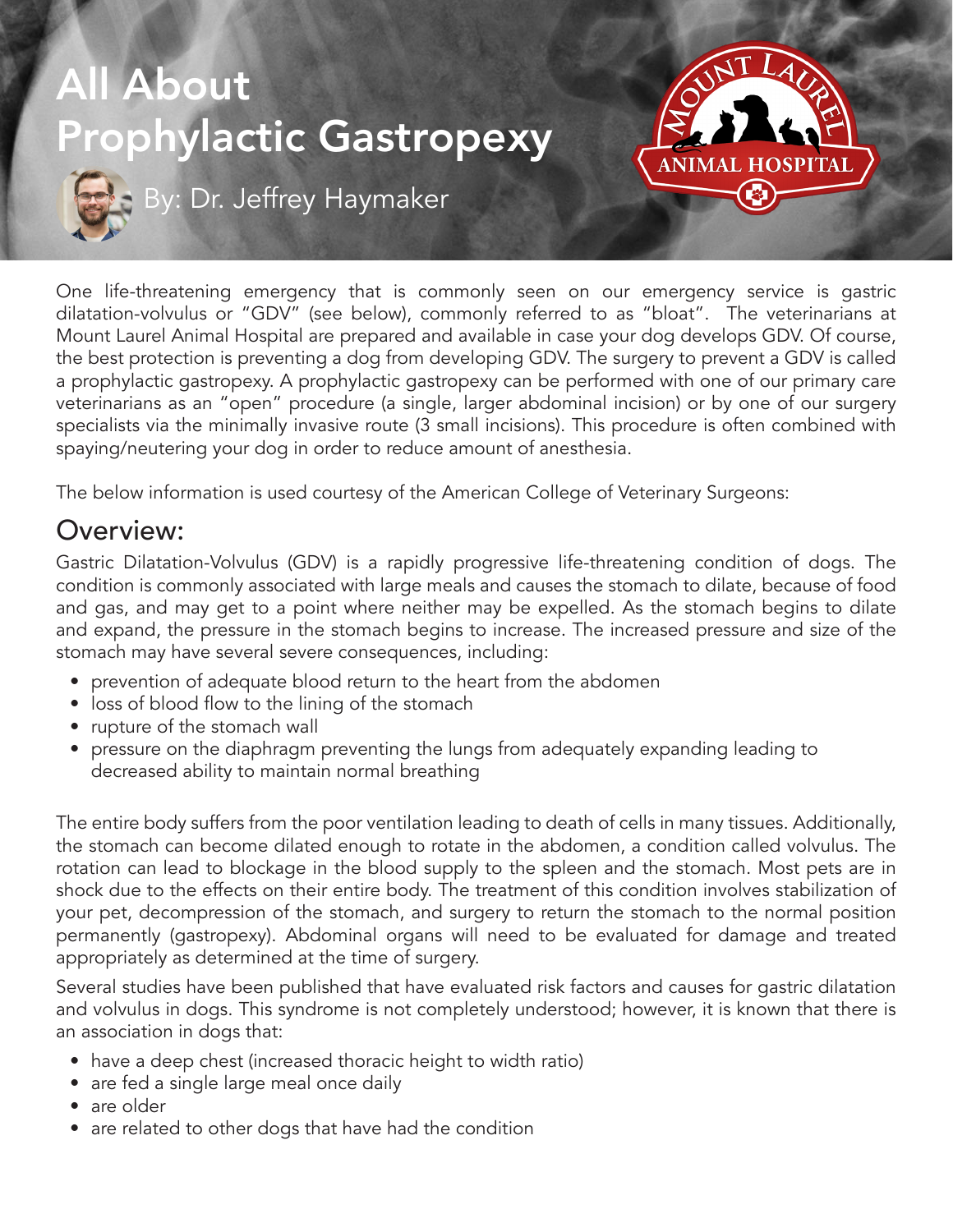It has also been suggested that elevated feeding, dogs that have previously had a spleen removed, large or giant breed dogs, and stress may result in an increased incidence of this condition. A 2006 study also determined that dogs fed dry dog foods that list oils (e.g. sunflower oil, animal fat) among the first four label ingredients predispose a high risk dog to GDV.

Nearly all breeds of dogs have been reported to have had gastric dilatation with or without volvulus, but many of the commonly seen breeds are Great Danes, Weimaraners, St. Bernards, Irish setters, and Gordon setters.

# Signs and Symptoms:

Initial signs are often associated with abdominal pain. These can include but are not limited to:

- an anxious look or looking at the abdomen
- standing and stretching
- drooling
- distending abdomen
- retching without producing anything

As the disease progresses, your pet may begin to pant, have abdominal distension (bloated belly), or be weak and collapse and be recumbent. On physical examination, pets often have elevated heart and respiratory rates, have poor pulse quality, and have poor capillary refill times. Abdominal distension is commonly noted.

Stabilization and surgery are best when performed early in the course of the disease; mortality rates increase with the severity of disease. If your pet has exhibited any of the above clinical signs, they should be evaluated by your primary care veterinarian immediately. Surgery is indicated if the diagnosis of gastric dilatation with or without volvulus has been established. Your pet may be referred to an ACVS board-certified veterinary surgeon for treatment if this condition is diagnosed.

As gastric dilatation worsens and full body effects become prolonged, many secondary complications may occur.

Diminished respiration and cardiac output throughout the course of the disease leads to poor oxygen delivery to many tissues (hypoxia). This leads to cell death in the liver, kidneys, and other vital organs. Cardiac arrhythmias (abnormal heart beats) are commonly seen because of the hypoxia.

The lining of the entire gastrointestinal tract is at risk of cell death and sloughing.

As the condition progresses, toxins may increase locally and when the stomach is deflated, may circulate through the body resulting in additional cardiac arrhythmias, acute kidney failure, and liver failure. Bacteria also commonly gain access to the blood during this condition leading to bacteremia (bacteria in the blood) and sepsis.

# Diagnostics:



*Figure 1. A lateral radiograph (x-ray) of a dog with a gastric volvulus. Note the stomach is markedly distended with gas (which shows up as black on the radiograph) and the stomach is occupying nearly the entire abdomen.*

Most veterinarians will recommend initial blood work that includes a complete blood count (CBC), serum chemistry, blood electrolytes, and a urinalysis. These allow for the determination of the nature of the

metabolic disturbances that may be concurrently happening. It also allows your veterinarian to rule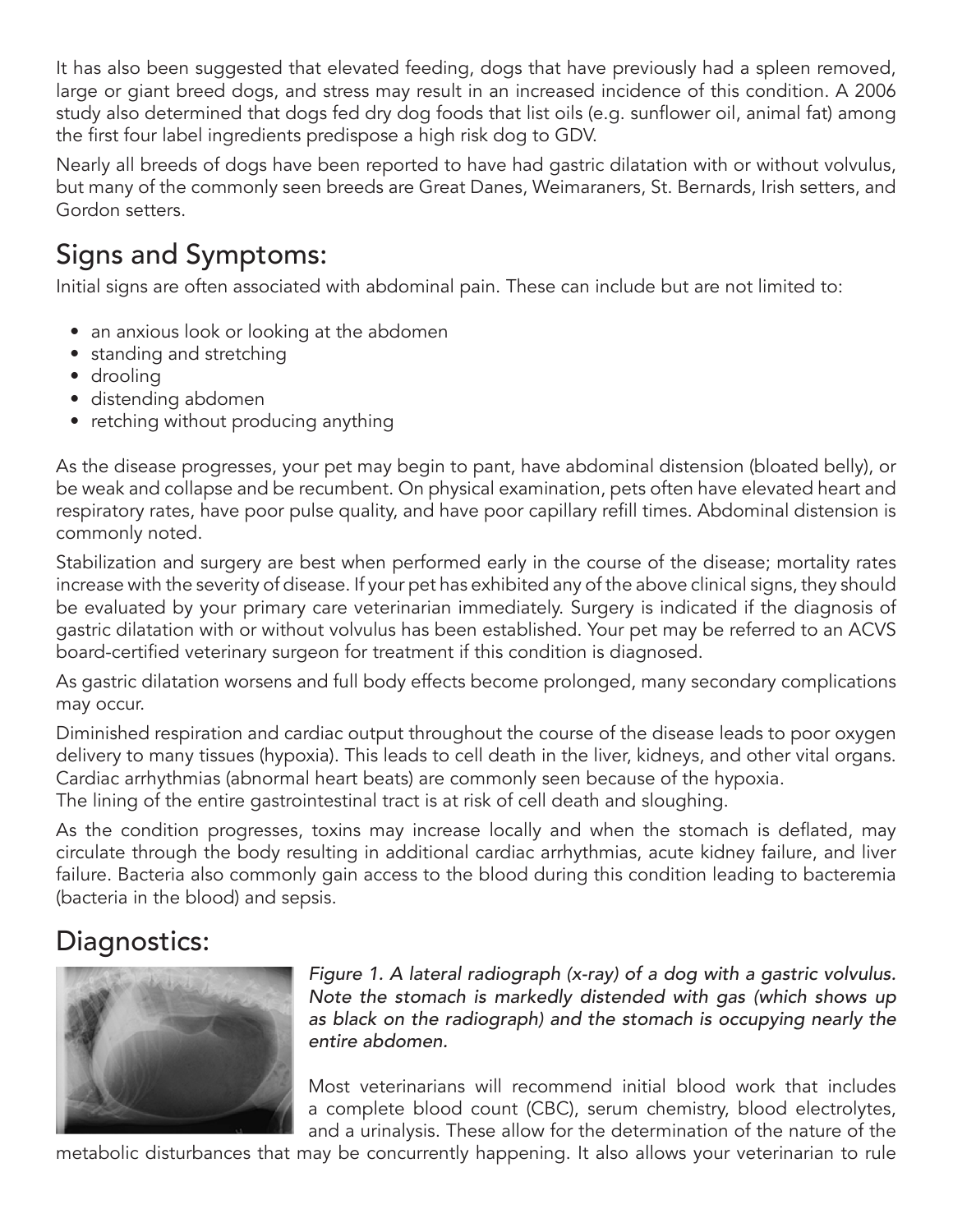out certain diseases which may mimic the clinical signs of gastric dilatation. Additionally, abdominal x-rays are used to confirm a diagnosis (Figure 1) and an electrocardiogram (ECG) is used to evaluate the presence of cardiac arrhythmias which are commonly seen later in the disease course. Blood gas analysis is also commonly performed to evaluate the nature and severity of the respiratory compromise. Additional tests may be recommended by your veterinary surgeon.

## Treatment:

Stabilization of your dog is paramount and often begins with intravenous fluids and oxygen therapy. Gastric decompression often follows, which includes the passing of a tube down the esophagus into to stomach to release the air and fluid accumulation and can be frequently followed with lavage (flushing of water) into and out of the stomach to remove remaining food particles. In some cases, a needle or catheter may be placed into the stomach from outside the body to release air and aid in the passing of the tube. The time for general anesthesia and surgical stabilization will be determined by the stability of your pet and at the discretion of the veterinary surgeon.

Surgery involves full exploration of the abdomen and de-rotation of the stomach. Additionally, the viability of the stomach wall, the spleen, and all other organs will be determined. Removal of part of the stomach wall (partial gastrectomy) or the spleen (splenectomy) is performed if necessary. Once the stomach is returned to the normal position in the abdomen, it is permanently fixed to the abdominal wall (gastropexy). The purpose of this procedure is to prevent volvulus (rotation) if subsequent gastric dilitation occurs again.

### Aftercare and Outcome:



#### *Figure 2. Laparoscopic view of a completed gastropexy*

Most pets will be hospitalized and given intravenous fluids for several days and evaluated for cardiac arrhythmias and other postoperative complications. Immediate postoperative care will include exercise restriction for a few weeks to allow the incisions to heal. Long term, dietary management will likely include multiple small meals (2-3) per day rather than a single large meal and continued monitoring for recurrence of clinical signs.

Mortality rates associated with gastric dilatation and volvulus have been reported to be approximately 15%. Mortality and morbidity (complication) rates increase as disease severity and time increase. Factors that have been shown to increase mortality rate include patients:

- with clinical signs for more than 6 hours
- with cardiac arrhythmias prior to surgery
- requiring removal of a portion of the stomach due to loss of blood supply
- requiring removal of the spleen

General anesthesia remains the most important risk to patients affected by gastric dilatation. Death may occur before, during, or after the procedure because of the disease. Following the procedure, cardiac arrhythmias are commonly seen, although relatively few are life threatening and require treatment. Further cell death and loss of organs may occur because of the toxins released when the stomach is returned to its normal position. Additionally, many dogs will have some degree of gastric dilatation; however, the gastropexy serves to prevent the life threatening complication of rotation. Surgery always carries a low risk of infection or breakdown of suture line (dehiscence) leading to a second surgery.